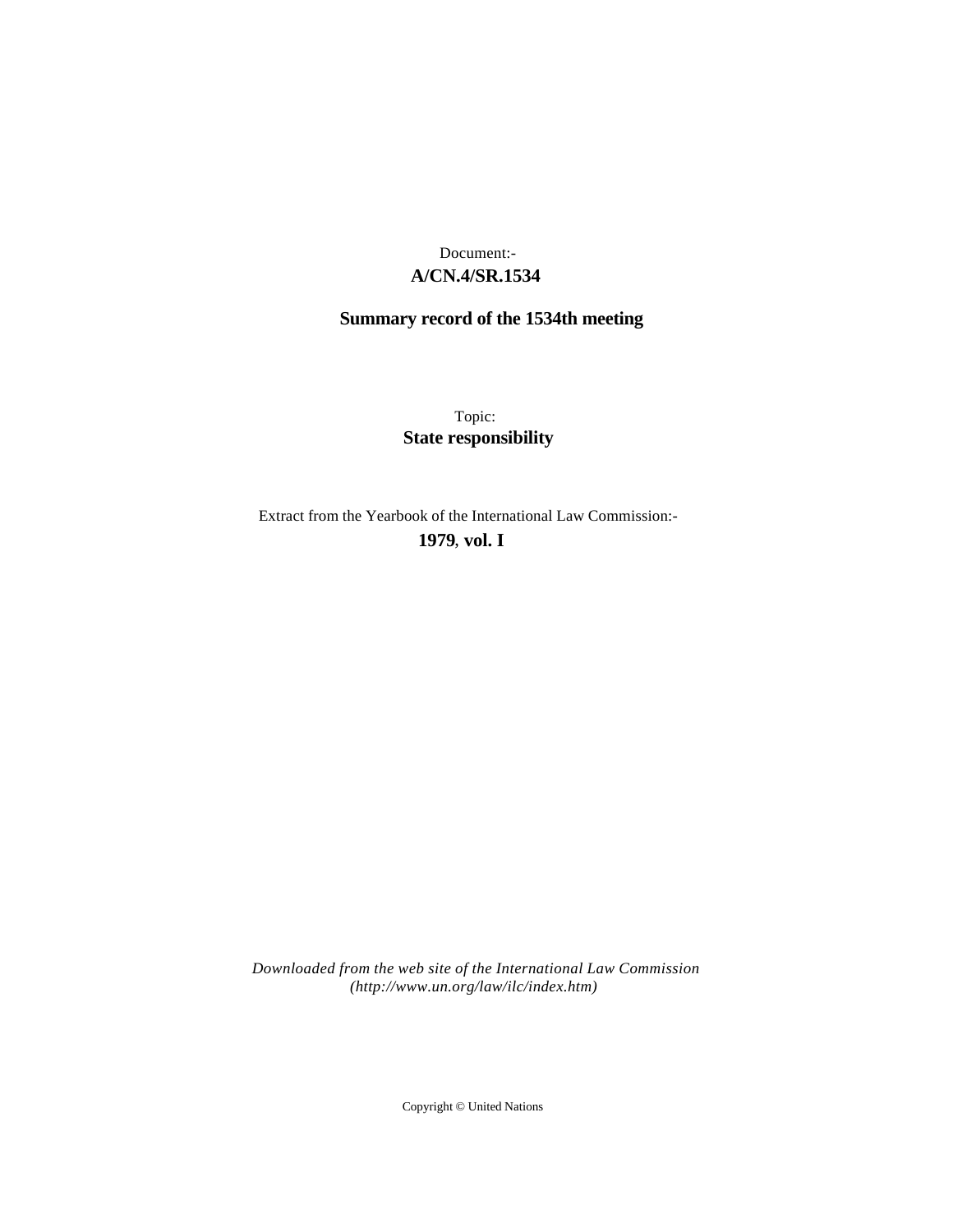## **1534th MEETING**

## *Friday, 18 May 1979, at 10.5 a.m.*

#### *Chairman:* Mr. Milan SAHOVIC

*Members present:* Mr. Dadzie, Mr. Diaz Gonzalez, Mr. Francis, Mr. Jagota, Mr. Pinto, Mr. Quentin-Baxter, Mr. Reuter, Mr. Riphagen, Mr. Schwebel, Mr. Tabibi, Mr. Thiam, Mr. Tsuruoka, Mr. Ushakov, Sir Francis Vallat, Mr. Verosta.

*Also present:* Mr. Ago.

## **State responsibility** *(continued)* **(A/CN.4/318 and Add.1-3)** [Item 2 of the agenda]

DRAFT ARTICLES SUBMITTED BY MR. AGO *(continued)*

ARTICLE 28 (Indirect responsibility of a State for an internationally wrongful act of another State)<sup>1</sup> (con*tinued)*

1. Mr. FRANCIS, said that, in considering the principle embodied in draft article 28, it was important, while discarding those aspects of the past that were no longer relevant, not to overlook the realities of the present and the implications for the future. That was particularly applicable to the situation unfolding in southern Africa, which was marked by the systematic creation of client States. Rhodesia was but one example, and he would raise the question whether the armed attacks on Zambia, Mozambique and other front line States in Africa were to be regarded as the theoretical responsibility of the United Kingdom or the responsibility of a *de facto* dominant partner, South Africa. Another example was Namibia which, although an entity internationally recognized by the United Nations, was likewise clearly evolving as a client State of South Africa. Both situations were an extension of the *apartheid* principle which the United Nations had condemned in countless resolutions. Another point that merited consideration in the context of the existing situation in southern Africa was the way in which the elements of aid and assistance, referred to in article  $27<sup>2</sup>$  and direction or control, dealt with in draft article 28, existed in reference to the dependent and dominant States, respectively.

2. With regard to the important issue of coercion, which was the subject of paragraph 2 of draft article 28, it was his view that, under Article 2, paragraph 4, of the United Nations Charter, the threat or use of force must be regarded as a breach of a peremptory norm of international law. Consequently, where one State coerced another into committing an act and thereby incurred responsibility, it was logical that it should likewise be responsible for the consequences of the act vis-a-vis any third State.

3. Lastly, he would favour the deletion of the word "indirect" from the expression "indirect responsibility", since any such qualification might create doubt in a sensitive area.

4. Mr. QUENTIN-BAXTER noted that Mr. Ago's detailed commentary and the Commission's discussion on draft article 28 revolved upon the words "indirect" and "exclusive". Like the majority of the Commission's members, he felt that neither of the two concepts could remain in the final draft. Exclusiveness seemed to be somewhat akin to superior orders in the law of war. There was, of course, a point at which a subordinate ceased to be the actor and became a mere instrument to whom responsibility could not attach. That point was not readily reached, however, and it was certainly not for the Commission to lay down the general proposition that the lack of complete freedom of decision negatived responsibility or, in the light of the general structure of the draft, to concern itself with propounding such a statement in chapter IV. What it was endeavouring to do in that chapter was to define the circumstances in which a third State's international responsibility was incurred. Chapter V of the draft, which would deal with the important question of grounds for exemption from responsibility, including *force majeure,* would have as much relevance to the matters under consideration as to the other general terms of the draft. It was therefore desirable to sever from the draft article the negative statement in both paragraphs "does not entail the international responsibility of the State". The degree of responsibility of the State implicated in another State's act could be regulated in the general context of the draft when it was completed.

5. A more difficult matter concerned the concept of indirect responsibility. It was not simply a matter of deleting the word "indirect", since the article was based on the concept of responsibility of an exceptional kind, involving as it did separation of the act from responsibility for the act. He could appreciate why some members thought that to remove the idea of indirect responsibility would divest the article of its *raison d'etre,* although he would not himself go so far as that.

6. As was clear from Mr. Ago's report, jurists had had to struggle hard, in the earlier phases of international law, towards the goal of substantial justice. Their concept of the State as a sovereign entity admitting of no power beyond itself, although appropriate in its context, had been capable of being used perversely: in international law, far more than in any developed system of domestic law, it had been possible to raise as a barrier to responsibility the fact that, if an entity was admitted to be sovereign, then, whatever the legal or practical fetters on its freedom, that precluded the attribution of responsibility to any other State involved in precipitating the action. As a result, the notion of indirect responsibility had been developed with some subtlety to ensure that real responsibility was not

<sup>&</sup>lt;sup>1</sup> For text, see 1532nd meeting, para. 6.

<sup>&</sup>lt;sup>2</sup> See 1532nd meeting, foot-note 2.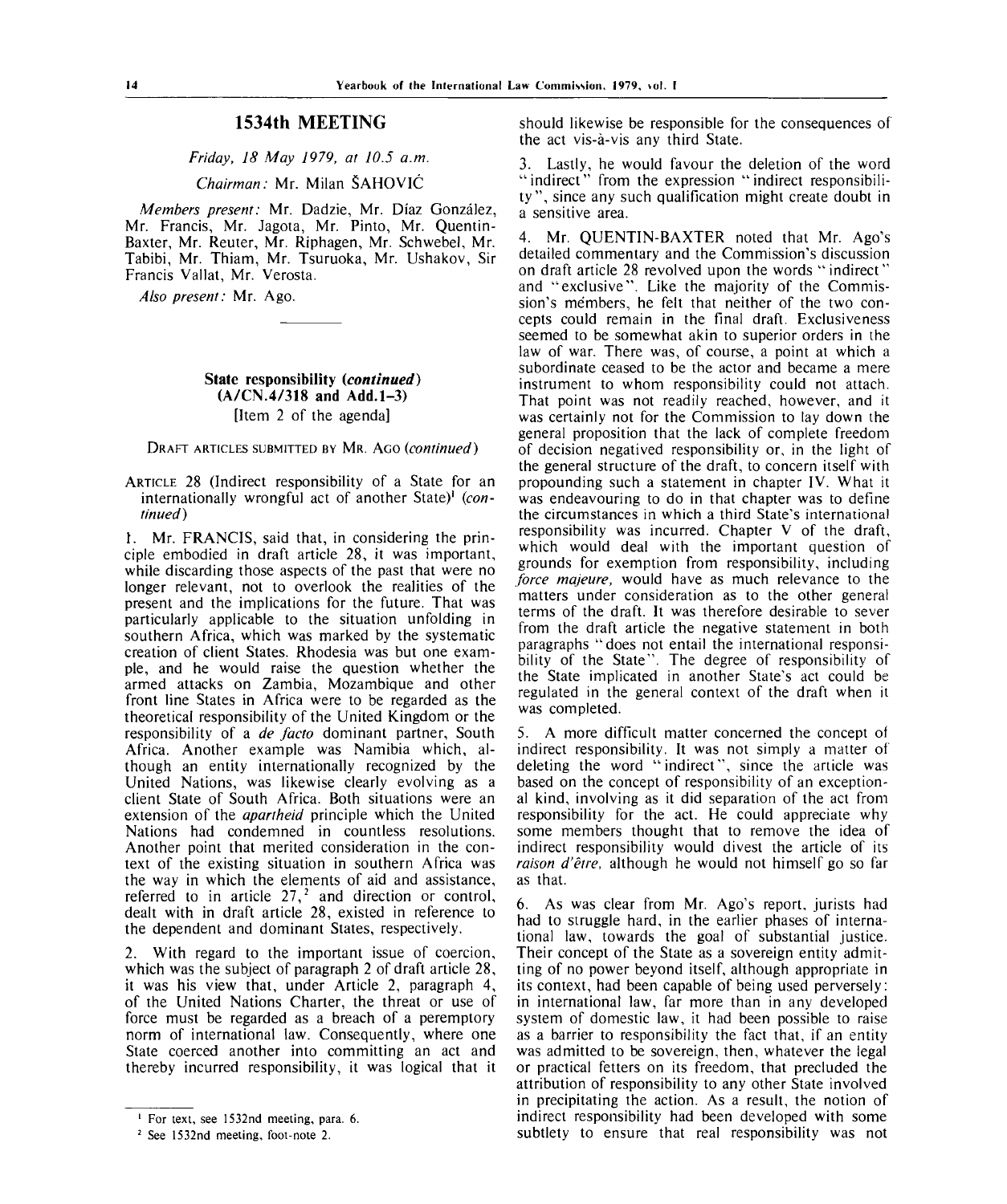avoided because of the apparently absolute nature of sovereignty. In some instances, however, a broader view had been taken, it being held in effect that, in the case of a puppet, responsibility was incurred by the party manipulating the strings. In the circumstances, it was not surprising that there was a general sense of unease about carrying forward the subtleties developed to meet the limitations of the older law and, in particular, a situation where so much emphasis was placed on form and so little on substance.

7. As Mr. Ago had rightly pointed out, the maxim *qui facit per alium facit per se* was not totally accepted in the history of international law; personally, however he thought the time was coming when it would be recognized, and should be stated as a general principle of law, that a State which acted through another was itself responsible.

8. He was not sure how much of the detail of the draft article should be retained but, as far as "coercion" was concerned, it seemed to him that it meant something much broader in that context than a resort to the use of force. Obviously, coercion would in most cases be an illegal act in itself, but in the case of economic aggression it might also extend, for example, to the payment of large sums of money to induce another to perform actions that were in themselves unlawful. Consequently, it was not necessary to postulate that coercion was always unlawful.

9. Historically, both in law and in fact, there had been situations of legal relationships in which States had been recognized as sovereign although their freedom to control their own affairs had been considerably curtailed. Happily, those situations belonged largely to the past. It would, however, be a mistake to believe that all present or future relationships were or would be simple, as could be seen by the range of circumstances covered by the term "associated State". At one extreme, it could mean a State which, constitutionally, had complete freedom of action and alone could determine its future but which chose for the time being to submerge part or all of its international personality in an association with another State. Whether such a relationship was governed by law or was one of fact depended on the approach. Constitutionally, it fell within the sphere of domestic law but, from the standpoint of international law, it was a situation of fact. The situation might perhaps be categorized by the degree of recognition accorded by other States, in which case the relationship would be more one of law than of fact.

10. Lastly, while he thought it would be advisable to shorten article 28 and make it less specific, he considered that its kernel was well worth a place in the draft articles.

11. Mr. TABIBI considered that, given the importance of the principle embodied in draft article 28, the article should be retained, even if not in the precise terms proposed. The article also provided the necessary complement to article 27, dealing with direct aid or

assistance, without which the whole concept of indirect responsibility would be incomplete.

12. That concept had passed through three main stages. The first, coinciding with the height of the colonial era, had been the period before the First World War, when a handful of States in Europe had been responsible for the affairs of all the others. In that connexion, it had rightly been said that the freedom of the latter was a fiction. It was during that period that certain jurists, including Anzilotti, had evolved the concept of indirect responsibility. The second stage, after the First World War, had seen the creation of the League of Nations and the emergence of mandates and protectorates. There had followed the third stage, marked by the creation of the United Nations and heralding an important change in the history of the times. The concept had come to be viewed within the context of the United Nations Charter, considered as an instrument of positive international law. Thenceforth, all States had been held to be equal and independent and, notwithstanding the obvious differences between the large nations and countries such as Nepal or Afghanistan, there had been no limitation in principle to their sovereignty and independence.

13. Consequently, in his view, any reformulation of draft article 28 should reflect those developments, in line with the principles of the United Nations Charter. At the same time, he considered it essential to retain the notion of coercion, dealt with in paragraph 2 of the article, since coercion, whether military, economic or political, was undeniably a feature of the times.

14. Mr. AGO, answering the comments made by members of the Commission on draft article 28, noted that Mr. Ushakov (1533rd meeting) disputed the very existence of the concept of indirect responsibility. Yet that concept was recognized, as far as internal law was concerned, in the legal doctrine of all States, and there was every reason that it should obtain recognition in international law too. For his own part, he wished to point out that the concept of indirect responsibility, or of responsibility for the act of another, had no connexion, in international law, with other concepts with which it had sometimes been confused, such as that of State responsibility "for acts of individuals", as it was known, which was in fact a responsibility incumbent upon a State for its own act on the occasion of acts committed by individuals. Indirect responsibility was the responsibility attributable to a subject of law by virtue of a pre-existing relationship between the two subjects. Under internal law, for example, an employer was answerable for what his apprentice had done, because between the employer and the apprentice there was a pre-existing legal tie by reason of which the employer was answerable in lieu of the apprentice for wrongful acts committed by the latter. The same was true of the responsibility of parents for their children's acts, a case mentioned by Mr. Ushakov. That kind of responsibility was not based on a legal fiction, for after all the act had been committed by the apprentice, not by the employer. Nor was it based on a temporary lapse of supervision, but on a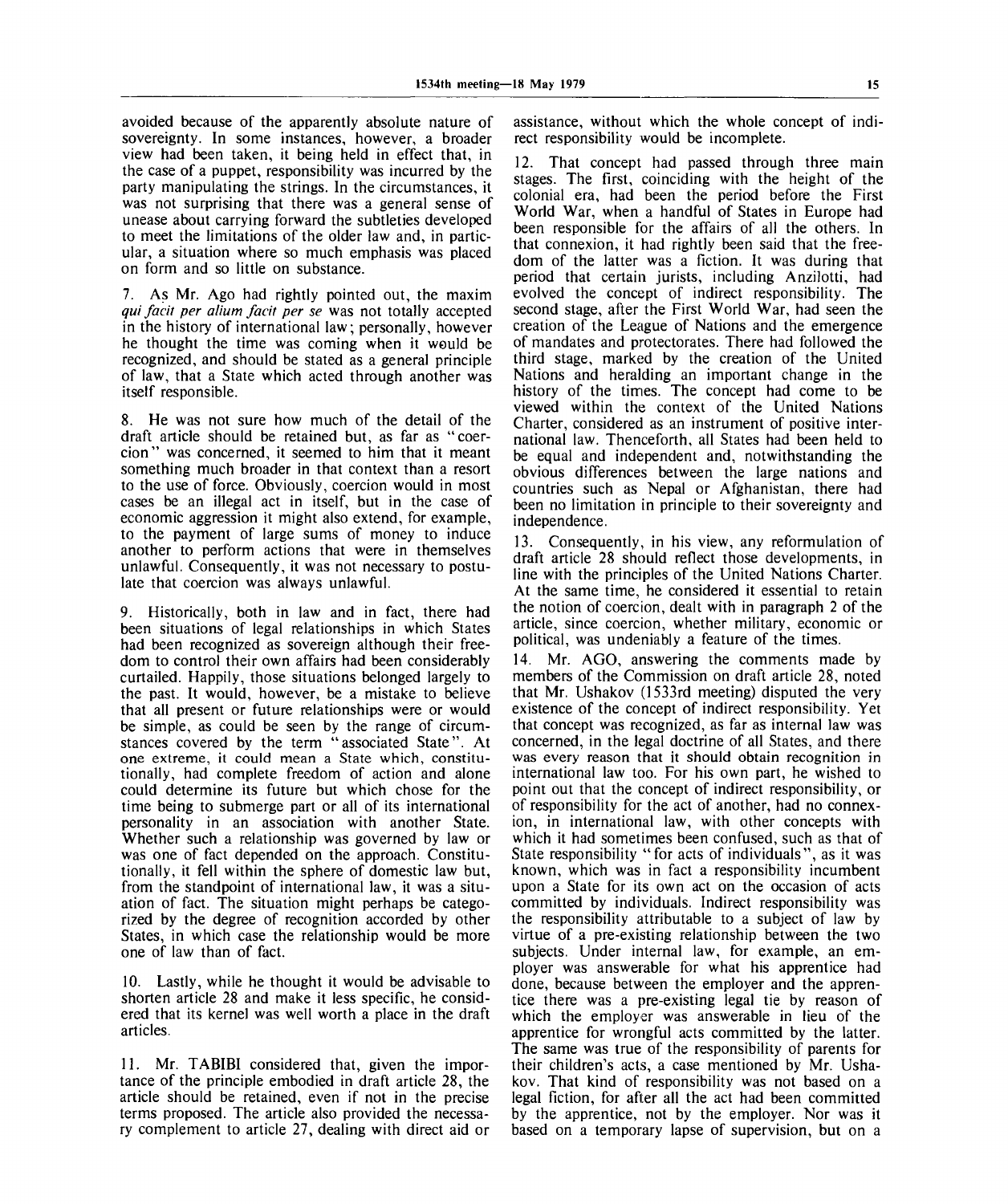permanent relationship between two subjects. Then again, it constituted a safeguard for injured third parties.

15. The reason why the approach adopted in article 28 was different from that followed in article 27, as Mr. Pinto and Sir Francis Vallat had noted (1533rd meeting), was that the two articles dealt with different situations. The case contemplated in article 27 was that where one State aided another to commit an internationally wrongful act. Such aid might in itself constitute lawful conduct, but an act that would normally be lawful, like the sale of weapons, for example, was tainted by illegality in so far as it facilitated the commission of a wrongful act by another State. In the case envisaged in article 28, the responsible State had provided no aid, and indeed might not have done anything at all. The sole source of its responsibility was the fact that between the two States there existed a special relationship giving to one of them power of direction or control of the activities of the other.

16. As Mr. Pinto has said, article 28 satisfied a requirement of justice, and did so in two ways: first, in the relations between the two States, for it was right that the dominant State should be answerable for the consequences of acts committed by the subordinate State, and, secondly, in relation to the third State, for it was right that the third State should in any event be able to apply to a State capable of making good the injury caused, as Huber had said in his arbitral award in the *British Claims in the Spanish Zone of Morocco* case.<sup>3</sup>

17. The situations of protectorate to which he had referred earlier in his analysis were obsolete situations, as Mr. Ushakov had pointed out, for in modern times all States were equal and independent, at least in theory. It was not impossible, however, that some situations of dependency might recur in the future. Mr. Ushakov had himself mentioned a fresh situation in which the problem of indirect responsibility might arise, namely, the case of supranational entities. However, before dealing with current situations, one should also consider the existing consequences of earlier situations, for it was conceivable that arbitrators or judges might at some future time have to adjudicate in cases having their origin in situations that had become obsolete.

18. That being so, the question of indirect responsibility arose not only in connexion with past situations like those of protectorates, but also in connexion with those that were unfortunately very topical, like military occupation. It was idle to inquire, as Mr. Ushakov had done, whether the occupation was legitimate or illegitimate. There were admittedly cases of "legitimate" or "liberating" occupation, like that of the Axis countries by the Allies, and there were also cases of illegitimate occupation. But the issue was not whether the situation existing between two States was or was not legitimate: the sole issue was whether the situation existed and, if so, what were its consequences.

Besides, the occurrence of cases of illegitimate occupation was yet another reason for affirming the occupying State's responsibility for acts committed by organs of the occupied States. And even if the occupation should be legitimate, should the occupying State be exonerated of all responsibility for acts committed by the occupied State? In either case, the problem of the responsibility of the occupying State arose by reason of the position in which the occupied territory found itself vis-a-vis the occupier.

19. With regard to the question of coercion, he agreed with Mr. Tsuruoka and Mr. Pinto (1533rd meeting) that article 28 could be drafted in conformity with article 52 of the Vienna Convention,<sup>4</sup> but he appreciated, like Mr. Tabibi, that there might be different forms of coercion giving rise to responsibility for the act of another. Radically opposed positions had been taken on that question. In Mr. Tsuruoka's view, the State exercising coercion must be regarded as having exclusive responsibility, whereas according to Mr. Ushakov the State subjected to coercion could not be exempted from its responsibility. Personally, he considered both those views equally justified and equally unjustified; in his view, the responsibility of the State exercising coercion was undeniable, but at the same time the State subjected to coercion must be able to retain its own share of responsibility, by virtue of the principle *coactus voluit, tamen voluit.* Thus the responsibility of the coercing State and that of the coerced State were not necessarily exclusive. They could be concurrent responsibilities.

20. As between those extreme positions, some members of the Commission, like Mr. Reuter (1532nd meeting) and Mr. Verosta (1533rd meeting), had adopted a less categorical view: they had considered that the rule in article 28 was perhaps too exclusive and had suggested a more flexible formulation. He was ready to endorse their view for, like them, he thought that the responsibility of the State which exerted control should not always be exclusive and that in certain cases the responsibility of the State under control could be held to subsist. There was yet another reason in support of a non-exclusive responsibility on the part of the occupying State: a third State could not be obliged to apply for redress to the occupying State if it did not recognize that State and preferred to apply to the occupied State. It was therefore a sound view to consider that sometimes both responsibilites coexisted.

21. Like Mr. Quentin-Baxter, he therefore thought that the negative formulation of article 28 should perhaps be dropped; that formulation had been justified by the attribution of exclusive responsibility to the dominant State. He further agreed with Mr. Quentin-Baxter that, for the purposes of international practice, it was very important that the draft article should state that the responsibility of a subject of international law for an internationally wrongful act committed by another subject of international law differed from the responsibility for the State's own act.

**See A/CN.4/318 and Add. 1-3,** para. 8.

<sup>4</sup> See 1533rd meeting, foot-note 2.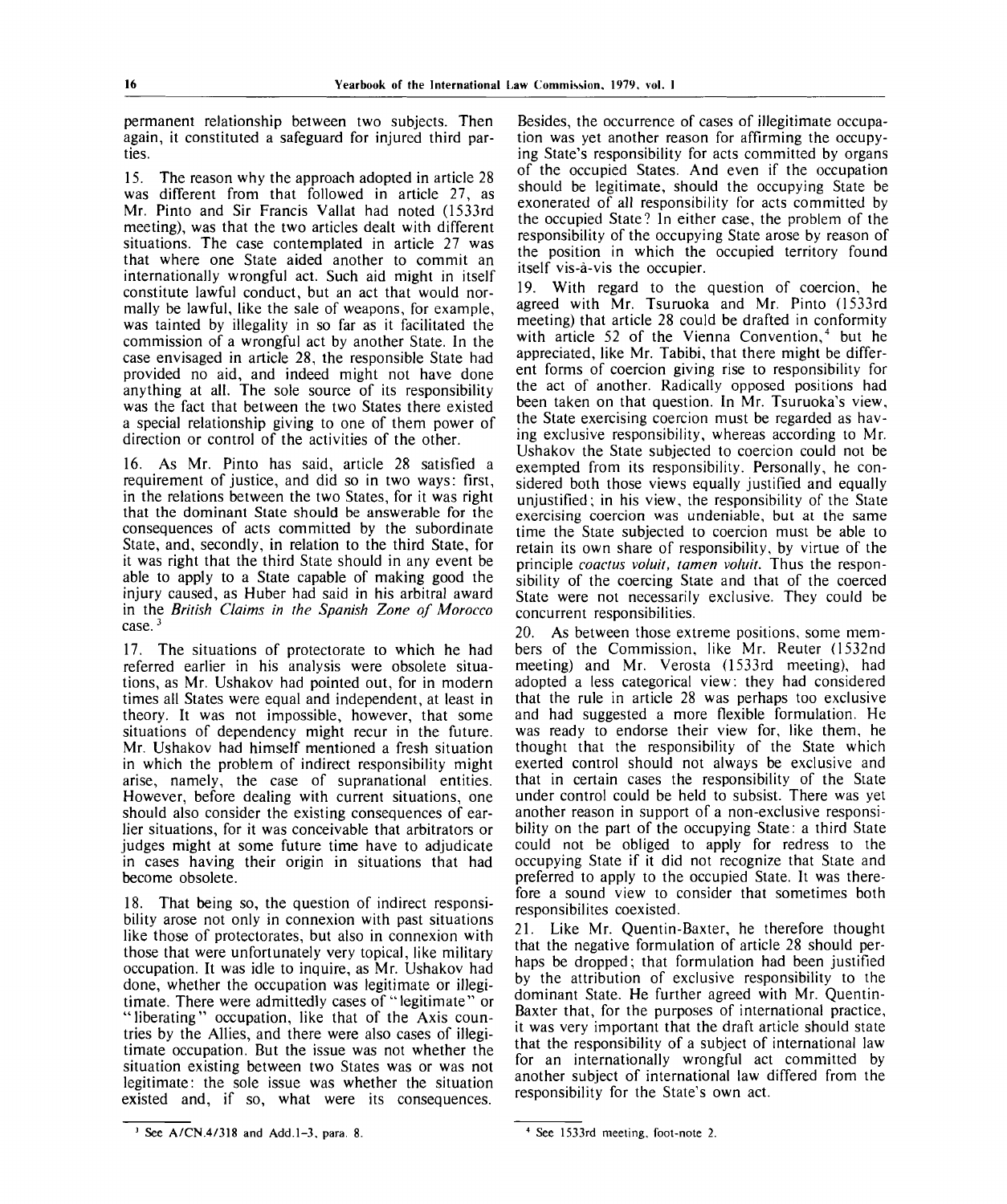22. Sir Francis VALLAT said that, like most members of the Commission, he was in broad agreement with the analysis contained in Mr. Ago's report. The difficulty now was to give a modern formulation to the problem discussed in Mr. Ago's study and presentation of State practice and legal precedents. In resolving that problem, the Commission was rapidly reaching the stage at which it required the help of more detailed discussion of the text of article 28 in the Drafting Committee.

23. An examination of the draft articles as a whole, and particularly of articles 5 to 15, revealed that the case envisaged in article 28 was not covered by the attribution of conduct or of an act to the State. He was persuaded of the need to incorporate article 28 in the set of articles and was satisfied that, in the present instance, the Commission was concerned not with the attribution of conduct or of an act to a State but with the responsibility of a State for an internationally wrongful act of another State, an issue that was factually and juridically entirely different, and one that was rightly set in a different context and placed in juxtaposition with article 27. Naturally, it was still desirable to consider article 28 in relation to earlier articles of the draft. For example, it had some affinities with article 12, paragraph 1 of which specified that

The conduct of an organ of a State acting in that capacity, which takes place in the territory of another State or in any other territory under its jurisdiction, shall not be considered as an act of the latter State under international law.

That provision, which dealt with what could be called a third State situation, was cast in negative form, and, whereas paragraph 2 of article 12 could be expected to be in the positive form found in article 28, it simply referred to articles 5 to 10, which did not, in his opinion, cover the situation with which the Commission was now concerned. Accordingly, it was quite clear that there was a place for article 28 in the structure of the draft.

24. Reference had been made earlier to article 1, which was to some extent inconsistent with the negative formulation of paragraph 1 of article 28, and some adjustment would certainly be needed. However, he would be extremely reluctant to tamper with the wording of article 1, which enunciated the basic principle that lay at the very root of the entire set of draft articles. Any adjustments to the other articles would therefore have to be brought into line with article 1. For instance, he would not be able to agree to the deletion from article 1 of the words "of that State". Any general principle was almost inevitably subject to some qualification, but the situation under consideration included an element of exemption from responsibility, and might perhaps be more clearly emphasized in the part of the draft that would deal with exclusions rather than in the part dealing with what might be termed the positive aspect of responsibility.

25. Straightforward elimination of the negative aspect of article 28 might well prove to be the right course, but it would not necessarily solve the problem of dual responsibility. Under private law in common-law

countries, it was clear that, in the event of damage to property or injury to life caused by the negligent act of a lorry driver employed\* by a company, the lorry driver incurred personal responsibility or liability for his own negligent act, and the employer also incurred vicarious responsibility or liability if the driver had been acting within the scope of his employment. The position in international law was not exactly the same, but analogous situations might nevertheless arise. He had in mind the terms of article 19, concerning international crimes and international delicts. Mention had been made earlier of breaches of peremptory norms forming part *of jus cogens.* Could a State that was under pressure and embarked on a course of genocide really shift the responsibility for its genocidal acts to the State which was exerting pressure? Obviously, the Commission could not accept such a proposition in the articles of fundamental importance that it was now formulating. Consequently, it was essential to contemplate the possibility that responsibility for an internationally wrongful act might be shared, although not necessarily to the same extent, by both the State committing the act and the State exercising pressure or control.

26. In terms of drafting, the question was plainly a very difficult one to resolve, and for the moment it was his impression that it might be better to deal with the matter in the part of the draft that would relate to exclusions from responsibility. Article 28 would have to be precise, as was essential in laying down a rule on responsibility, and also flexible, in view of the variety of situations that might arise. Indeed, since 1945 many different situations had arisen which had not fallen clearly under the terms of Article 2, paragraph 4, of the Charter of the United Nations, but it had none the less been necessary to deal with them within a legal framework. Admittedly, the world had moved on from the period of protectorates, but who was to say that, under the auspices of the United Nations, somewhat similar arrangements would not emerge in the future? It might be thought wise, for example, to give a measure of protection to a new State in its early years.

27. Article 28 included expressions, such as " field of activity" and "complete freedom of decision", that unquestionably required clarification. One of the most important points to be considered was the meaning to be attached to the words "subject... to the directions or the control". In determining where responsibility for an act ought to rest, he had been accustomed for a number of years to consider the twin factors of the right to exercise sovereign power and the actual exercise of that power. Perhaps that approach could be adopted with regard to the expressions in question, so as to arrive at a clear definition which would none the less allow for flexibility. Again, the concept of coercion, employed in paragraph 2, could not be limited to the threat or use of force. A threat to withhold the supply of a vital commodity, such as the supply of wheat to a starving population, might constitute a measure of coercion. Nevertheless, coercion was extremely difficult to define and it might be necessary to point out in the commentary that coercion, in the pre